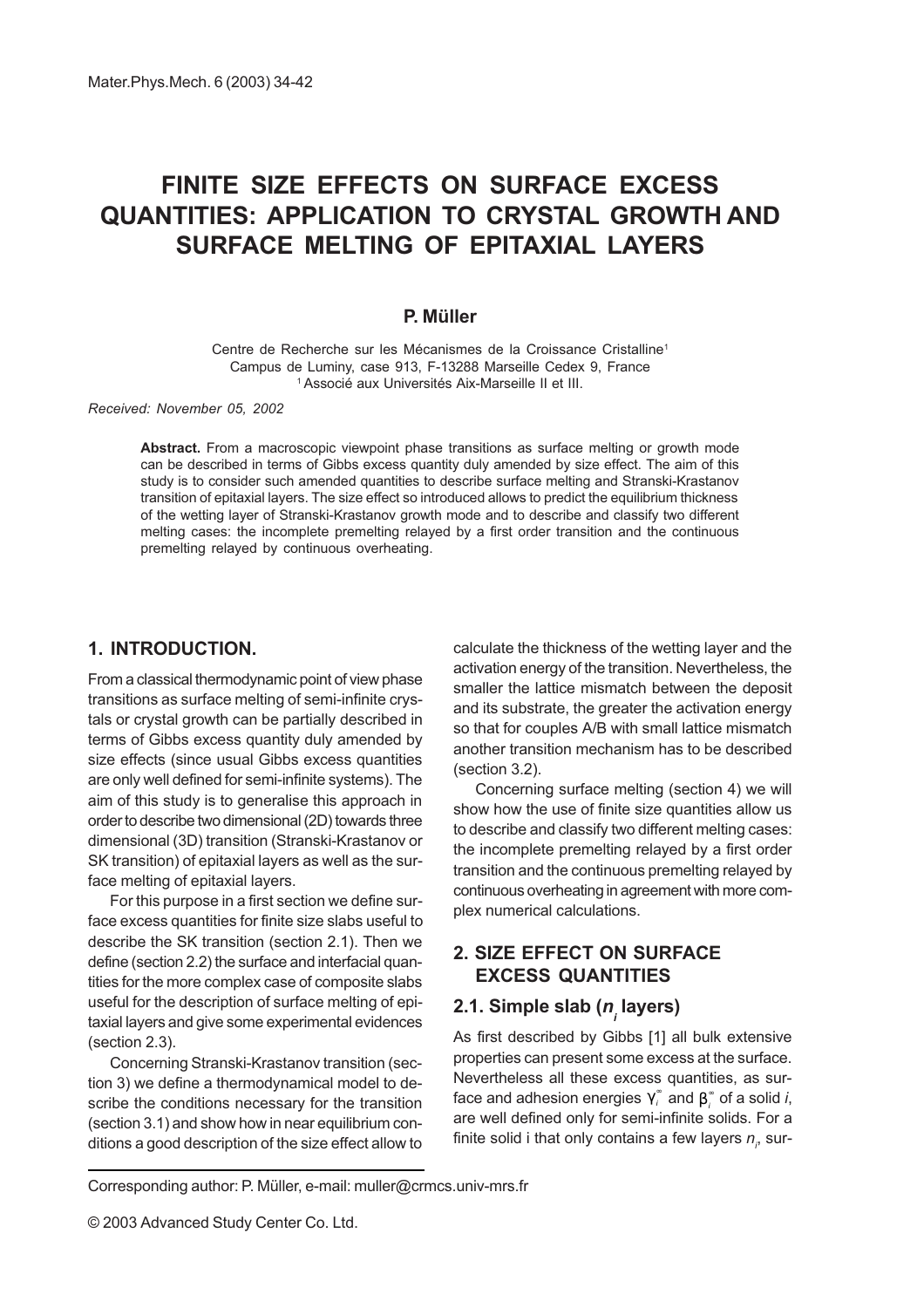face and adhesion energies depend on the number of layers of the solid. Indeed, considering not only short range "chemical interactions" but also longer ranged ones as -r<sup>-6</sup> dispersion forces or -e<sup>-//ζa</sup>/r for screened Coulomb forces, to the chemical bonding between the layers of a slab of thickness d there adds  $d^{-3}$  or -e<sup>-d/ζa</sup> contributions respectively. For screened Coulomb forces the surface energy  $\gamma_{\scriptscriptstyle i}^{} (n_{\scriptscriptstyle j}^{})$ of a finite slab having  $n_{_{\!I}}$  layers thus reads

$$
\gamma_i(n_i) = K \sum_{n=0}^{n_i-1} e^{-n_i \zeta_i} = K \frac{1 - e^{-n_i \zeta_i}}{1 - e^{-n_i \zeta_i}} = \gamma_i^{\infty} (1 - e^{-n_i \zeta_i}). \tag{1}
$$

Where the material constant  $K$  characterising the chemical interactions has been asymptotically linked to the usual surface energy  $\gamma_i^*$  of semi-infinite solid by writing  $\gamma_i(n_i \rightarrow \infty) = K/1 - e^{-1/\zeta_i} = \gamma_i^{\infty}$ . The same reasoning can be made for the adhesion energy β( $n_{_{i}}$ , $n_{_{j}}$ ) of a film  $A$  (thickness  $n_{_{A}}$ ) on a substrate B (thickness  $n<sub>s</sub>$ ) which is connected to the interfacial bonding [2]. In this case the summation has to be made on the layers of the film A then on the layers of the substrate B so that  $\beta(n_A,n_B)$  reads [2]

$$
\beta(n_A, n_B) = \beta^{\infty} (1 - e^{-n_A/\zeta}) (1 - e^{-n_A/\zeta}),
$$
 (2)

where  $\beta^{\infty}$  is the usual adhesion energy in between the two semi-infinite solids (for simplicity we do not distinguish  $\zeta$  for A, B or AB long range interactions). The interfacial energy  $g_{AB}(n_A,n_B)$  can now be obtained from the extended Dupré relation [3,4]  $\gamma_{AB}(n_{A},n_{B})=\gamma_{A}(n_{A})+\gamma_{B}(n_{B})-\beta(n_{A},n_{B})$  and thus reads:

$$
\gamma_{AB}(n_A, n_B) = \gamma_A^*(1 - e^{-n_A/\zeta}) + \gamma_B^*(1 - e^{-n_B/\zeta}) - \beta^*(1 - e^{-n_A/\zeta})(1 - e^{-n_B/\zeta}). \tag{3}
$$

## 2.2. Composite slab (*nˌln<sub>ˌ</sub>ln<sub>ˌ</sub>l*

The adhesion energy  $\beta_{\scriptscriptstyle i\! j\! j\! k}$  of a material *i (n<sub>i</sub>* layers) over a *composite slab* constituted by  $n_{\!\scriptscriptstyle f}$  layers of material *j* over  $n_k$  layers of material  $k$  can be obtained by means of a thermodynamic process where the 3-composite slab *i* $(n_{_\textit{\scriptsize{j}}})$ *j(n<sub>j</sub>)k(n<sub>k</sub>) is obtained as a* combination of single 2-composite slabs as:  $i(n_j)$ / *j(n<sub>j</sub>)k(n<sub>k</sub>)=i(n<sub>j</sub>)/j(n<sub>j</sub>)+i(n<sub>i</sub>+n<sub>j</sub>)/k(n<sub>k</sub>)-<i>i(n<sub>j</sub>)/k(n<sub>k</sub>).* Thus there is [4]

$$
\beta_{ijk}(n_i, n_j, n_k) = \beta_{ij}^* (1 - e^{-n_i/\zeta_i}) (1 - e^{-n_j/\zeta_j}) + \n\beta_{ijk}^* e^{-n_j/\zeta_j} (1 - e^{-n_i/\zeta_i}) (1 - e^{-n_k/\zeta_k}).
$$
\n(4)

We can thus define the interfacial energy of material *i (n<sub>i</sub>* layers) onto the composite material  $\gamma_{\scriptscriptstyle i\! j\! j\! k}\!(\! n_{\scriptscriptstyle j\!},\! n_{\scriptscriptstyle k\!})$  by using again Dupré's relation, so that  $\gamma_{ijk}(n_i, n_i, n_k) = \gamma_i(n_i) + \gamma_i(n_i) - \beta_{ijk}(n_i, n_i, n_k)$ .(5) Obviously equations (2) and (3) can be recovered from equations (4) and (5) with  $n = r_A$ ,  $n = r_B$  and  $n_k = 0$ .

Lastly lay stress on the fact that owing to Shuttleworth' relation [5] all these size corrections also apply to surface and interfacial stress defined as excess quantities [6].

#### 2.3. Experimental evidences

In our opinion such size effects have been clearly put in evidence by the experimental study of the asymptotic behaviour of stress establishment in thin films [2,7]. Indeed though usually the in-plane force exerted by a 2D film of material A epitaxially supported by a lattice-mismatched thick film of material B is written  $\Sigma(h_A)=\sigma h_A+\Delta s$  (where σ is the average stress in the film A of thickness  $h_A$  and ∆s a contribution caused by the excess of stress at surfaces and interfaces), the true in-plane force must be written  $\Sigma(h_A)=\sigma h_A+\Delta s^{\infty}$  (1-e<sup>-h<sub>A</sub>/ζ<sub>a</sub>) where  $\Delta s^{\infty}$  is the</sup> surface and interfacial contribution for semi infinite slab A and  $(1-e^{-hA/\zeta_a})$  the size correction factor of relation (1) where a is an atomic unit. Thus in the case of perfectly pseudomorphous film where the bulk contribution  $\sigma h$  can be easily calculated (provided the epitaxial misfit and the elastic constants are known), the surface contribution  $\Delta s^{\infty}$  (1-e<sup>-h<sub>A</sub>/ $\zeta_{\rm a}$ )</sup> can be easily extracted form experimental measurements of  $\Sigma(h_A)$  recorded by the cantilever method. It is the case of Ge/Si(001) experiments [7] where the surface stress contribution has been extracted and shown to be well fitted by  $\Delta s^{\infty}$  (1-e<sup>-h<sub>A</sub>/ζ<sub>a</sub>) with</sup>  $a\zeta$ =0.28 nm and  $\Delta s$  =2.3 Jm<sup>-2</sup> [2] (see Fig. 1).

In the following we will use such amended excess quantities in order to revisit some well known epitaxial growth and surface melting phenomena.

## 3. APPLICATION TO CRYSTAL GROWTH: THE STRANSKI-KRASTANOV TRANSITION

Let us recall that three possible mechanisms of epitaxial growth have been recognised [8]: the three dimensional or Volmer-Weber growth, the layer by layer or Frank van der Merwe growth and the layer by layer growth followed by three dimensional growth or Stranski-Krastanov (SK) growth.

In absence of misfit and near equilibrium conditions Bauer [8] rationalised these growth modes by defining the wetting energy

$$
\mathbf{\Phi}_{\circ} = 2\gamma_{A}^{\circ} - \beta^{\circ} \,. \tag{6}
$$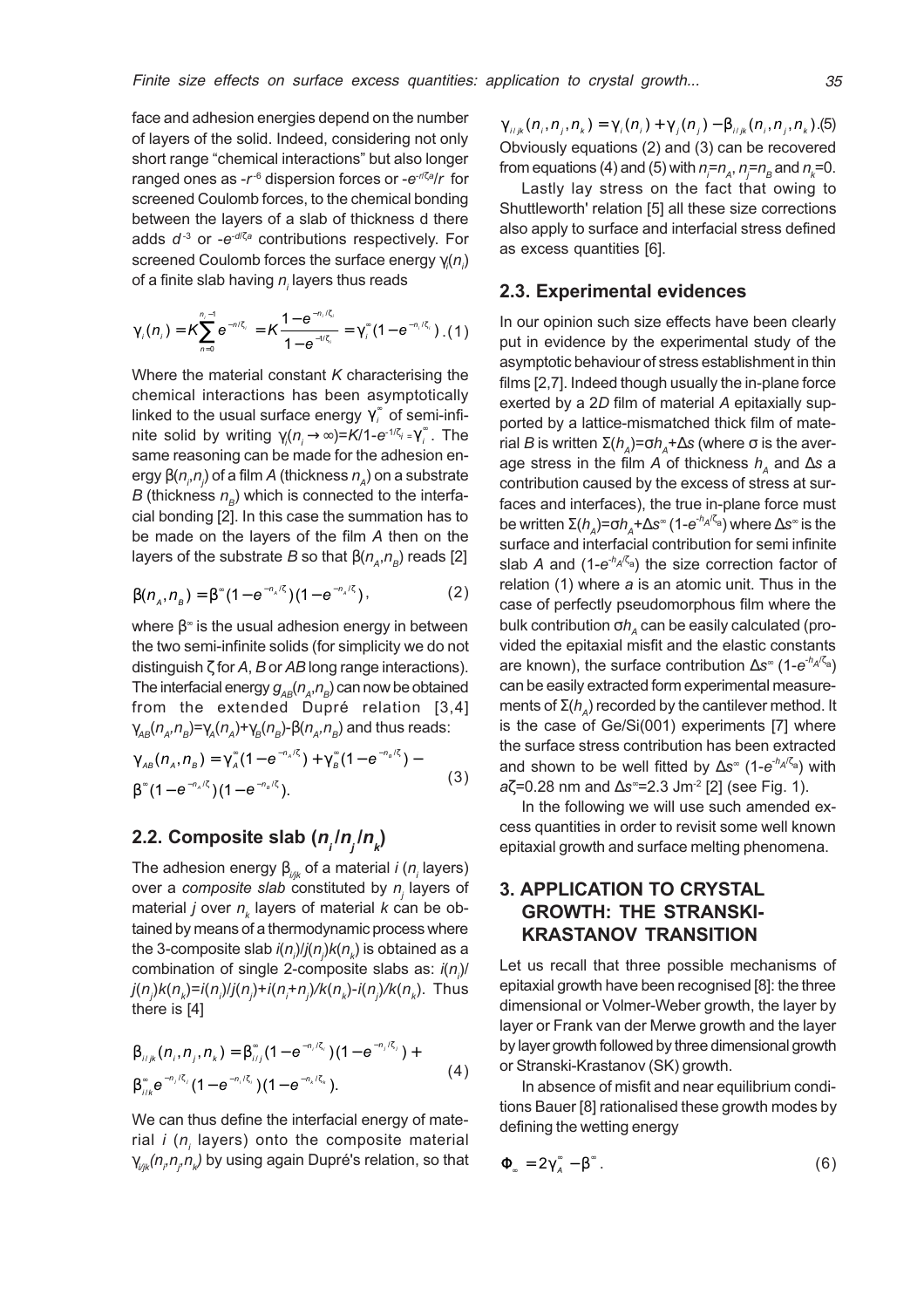

Fig. 1. Stress change versus thickness h (in angstroms) recorded during Ge/Si(001) growth [7]. Diamonds: experimental results  $\Sigma(h_A)$ ; straight line: bulk contribution  $\sigma_A h_A$ ; dots: surface contribution  $\Sigma(h_A)$ - $\sigma_A h_A$ ; continuous line: fit of surface contribution by  $\Delta s^{\infty}$  (1-e<sup>-h<sub>A</sub>/ζ<sub>a</sub>) [2].</sup>

It was then shown [9] that three dimensional (3D) growth near equilibrium conditions only takes place for  $\Phi > 0$  and at supersaturation  $\Delta \mu > 0$  (where  $\Delta \mu$  is the chemical potential difference per atom between the deposited crystal A and a reservoir of A), whereas two dimensional (2D) growth only takes place for Φ∞<0 and at undersaturation ∆µ<0. In absence of misfit 2D and 3D growth modes thus are well differentiated but the condition for SK growth is not clear. It is not the case when the lattice mismatch between the deposited crystal A and its foreign substrate B is duly considered. In this case we will show that in absence of surface stress, the near equilibrium growth conditions are:  $\Phi > 0$  with  $\Delta \mu$ < $\varepsilon^{3D}_0$  for 3D growth and : Φ $_{\circ}$ <0 with  $\Delta \mu$ > $\varepsilon^{2D}_0$  for 2D growth where  $\varepsilon_{_0}^{^{3D}}$  and  $\varepsilon_{_0}^{^{2D}}$  are the elastic energy density per atom in two dimensional layer and three dimensional crystal respectively. Thus since, owing to the elastic relaxation of the lateral faces a 3D crystal  $\epsilon_{\scriptscriptstyle 0}^{\scriptscriptstyle 3D}$  <  $\epsilon_{\scriptscriptstyle 0}^{\scriptscriptstyle 2D}$  , it can be believed that in near equilibrium conditions SK growth could take place at  $\Phi \approx 0$  in a reduced domain of supersaturation  $\epsilon_0^{3D} < \Delta \mu < \epsilon_0^{2D}$ .

In this section we want to precise the conditions of SK growth and discuss the problem of the activation energy that has to be overpass for SK transition. For this purpose we will define a thermodynamic process by which a 3D crystal may grow on 2D layers, seek for equilibrium conditions and discuss activation energy involved in SK transition.

## 3.2 Free energy change for SK transition

The deposit A is considered to be obtained from the condensation of a perfect vapour onto a lattice mismatched semi-infinite crystal  $B$ . (A and  $B$  are cubic with parameter  $a$  and  $b$  and supposed not to mix). The epitaxy is with parallel axis on a (001) plane and the (001) surfaces and interface of A and B are supposed to be stable. The in-plane misfit being defined by  $m_{_0}{=}$ (b-a)/a.The final state of the condensation is a 3D crystal of volume V sitting on z pseudomorphic layers over the substrate B (Stranski-Krastanov case) (see Fig. 2). Furthermore we will only consider box shaped 3D crystals and we will neglect surface stress.

The free energy change of the SK condensation is composed of three terms:

- (i) The chemical work to form (on an area  $L^2$ ) a 2D film of z layers and an island (volume  $V = h l^2$ ). It reads ∆ $\digamma_{\sf 1}$ =-∆μ(zaL²-*hl*²) where ∆μ is the supersaturation per unit volume of vapour A and a an atomic linear size.
- (ii) The work of formation of the surfaces of the crystal A followed by its adhesion on the bare substrate *B*: ∆ $\mathcal{F} _{1}$ = $\Phi _{_{\infty}}[(L^{2}\text{-}l^{2})(1\text{-}\mathrm{exp}(\text{-}z))\text{+}l^{2}]$ +4 $\gamma_{_{A}}$ h $l$ where  $\Phi(z)=2\gamma_{A}(z)-\beta_{AB}(z)=\Phi_{B}(1-\exp(-z/\zeta))$  is the size dependent wetting factor and where we have neglected exp(-(z+h/aζ)) against exp(-z/ζ) [10]. In the following we will take  $\zeta = 1$ .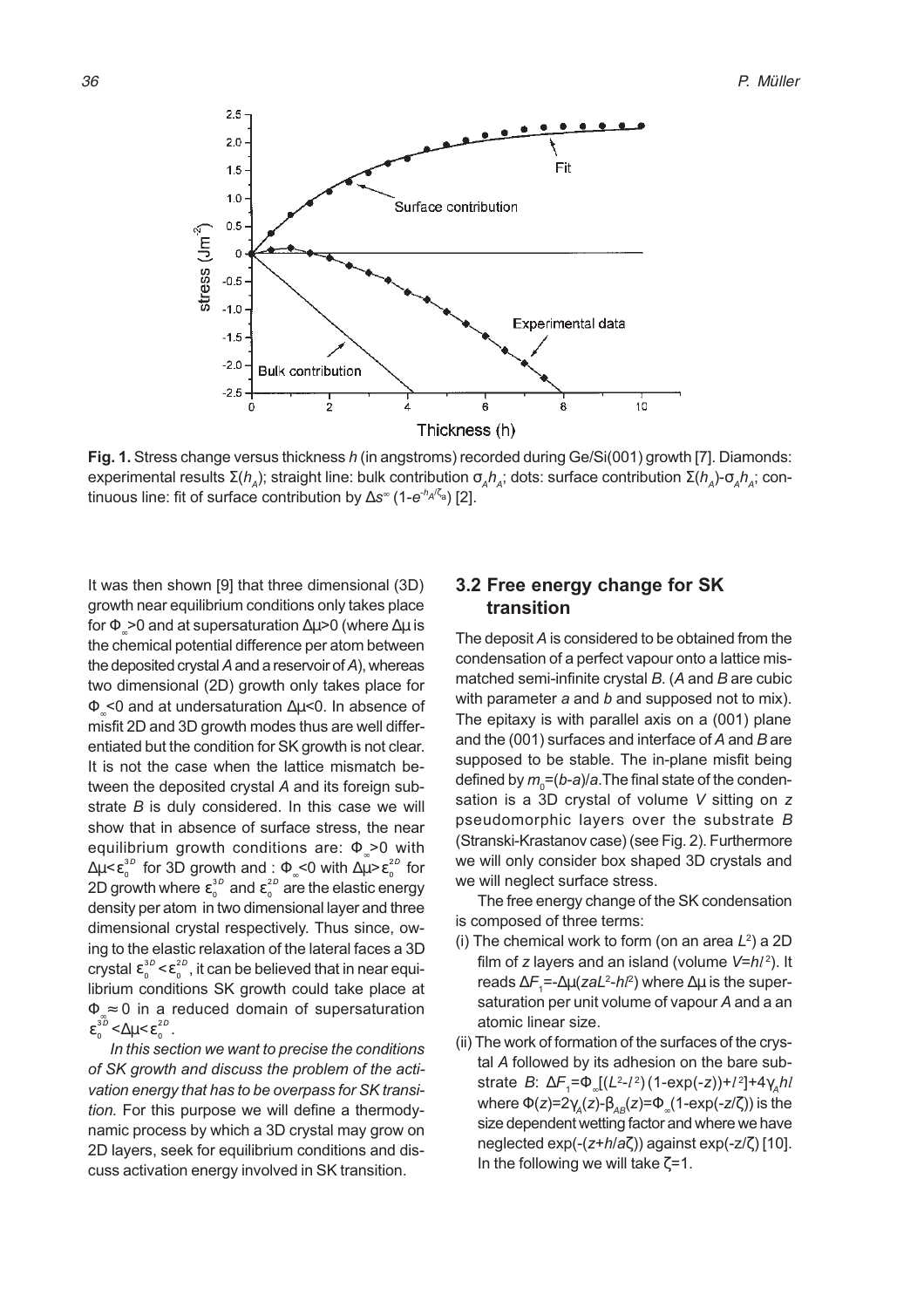

Fig. 2. Stranski-Krastanov schema (3D crystal on 2D wetting layer supported by a substrate B) before (left) and after(right) elastic relaxation of the 3D upperlying crystal.

(iii) The total elastic energy stored by the composite system  $\Delta F = \varepsilon_0 [z a L^2 + h l^2 R(h, l, z)]$  (with  $\varepsilon_{_0}$ =Y $m_{_0}^2$  and Y a combination of elastic constants) which is the sum of the homogeneous energy stored by z pseudomorphous layers (thickness  $a$ , lateral size  $L$ ) and the elastic energy of the 3D upperlying crystal of volume  $V=hl^2$ . The factor  $0 < R(h, l, z) < 1$  is a relaxation factor describing the elastic relaxation of the 3D upperlying crystal. It has to be calculated for each specific case (see for example [11]). Finally the total energy change ∆*F*= ∆ $\mathsf{F_1}$ +∆ $\mathsf{F_2}$ +∆ $\mathsf{F_3}$  can be written [10]:

$$
\Delta F = -\Delta \mu (V + L^2 z a) +
$$
  
\n
$$
\Phi_{\infty} \left[ \left( L^2 - \left( \frac{V}{r} \right)^{2/3} \right) (1 - e^{-z}) + \left( \frac{V}{r} \right)^{2/3} \right] +
$$
  
\n
$$
4 \gamma_A V^{2/3} r^{1/3} + \varepsilon_0 (VR + z a L^2),
$$
\n(7)

where we introduce the aspect ratio  $r=h/l$  of the 3D crystal and write  $R(h,l,z)=R$ .

Notice that if the 2D layers have to be formed, A must wet B so that  $\Phi$  must be negative.

The equilibrium state is found by minimisation of the total energy change ∆F. The zeros of the partial derivatives of  $(7)$  in respect with z, V and  $r$  give the equilibrium values of  $z,$   $V$  and  $r$  noted  $z^\ast,$   $V$  and r \* respectively. They are reported in Table 1.

Notice that the expressions of  $z^*$  and  $V^*$  show that there is an interplay in between the wetting layer and the 3D crystal. More precisely the greater the volume of the 3D crystal, the smaller the number of underlying layers what is supported by both experimental evidences [12,13] and numerical calculations as well [14]. Thus one can adopt another point of view [15] to describe the SK transition by considering that owing to the energy gain due to the elastic relaxation of the 3D crystals, some of the upper layers of a metastable 2D strained film of thickness ,

∂∆ ∂ F  $z \mid_{v,r}$  $= 0$   $z^* = \ln \left| \frac{z^* - z^*}{\sqrt{z^* - z^*}} \right|$ a R z a  $\mathcal{L} = \ln \left[ \frac{\mathcal{L}_{\infty}}{\left( \varepsilon_0 \left( 1 + \frac{h}{a} \theta^2 \frac{\partial R}{\partial z} \right) - \Delta \mu \right) a} (1 - \theta) \right] \approx \ln \left[ \frac{\mathcal{L}_{\infty}}{\left( \varepsilon_0 - \Delta \mu \right)} \right]$  $\overline{C}$ K  $\overline{\mathbb{L}}$  $\overline{\mathsf{L}}$  $\parallel$  $\overline{\phantom{a}}$  $\overline{\phantom{a}}$  $\overline{\mathbb{I}}$  $\overline{\phantom{a}}$  $\begin{array}{c} \begin{array}{c} \begin{array}{c} \end{array} \end{array} \end{array}$  $\overline{\phantom{a}}$  $\overline{\phantom{a}}$  $\overline{\mathbb{L}}$  $\overline{\phantom{a}}$  $\left[\frac{|\Phi_{\infty}|}{(\varepsilon_{\infty}-\Delta\mu)}\right]$  $\Box$ P Φ ∆µ Φ  $\epsilon_0 \left(1 + \frac{h}{\theta^2} \frac{\partial R}{\partial \theta}\right) - \Delta \mu \right)$   $\theta$   $\left[ (\epsilon_0 - \Delta \mu) \right]$ ∂ θ  $\int_{0}^{1} \left(1+\frac{h}{\theta^{2}}\frac{\partial R}{\partial x}\right)-\Delta\mu\right) a$   $\left[\left(\varepsilon_{0}\right)$ 1 ∂∆ ∂ F  $\mathsf{z} \mid_{_{\mathsf{z},\mathsf{r}}}$ = 0  $V^{*}(r) = \frac{\frac{1}{3} \gamma_{A} - \frac{1}{3} \frac{1}{r} e^{r}}{r}$ R  $\begin{array}{c|c} A & 3 & r \\ \hline & & 1 \end{array}$  r z  $\dot{r}(r) =$ − −  $\left[\frac{8}{2} \gamma \right] = \frac{2}{2} \left| \Phi_{\infty} \right| e^{-\frac{2}{3} \left| \Phi_{\infty} \right|}$  $\overline{\mathsf{L}}$  $\parallel$  $\overline{\phantom{a}}$  $\overline{\phantom{a}}$  $\overline{\mathcal{C}}$  $\overline{\phantom{a}}$  $\Bigg\}$  $\overline{\phantom{a}}$  $\overline{\phantom{a}}$ 3 2 3 0 3 γ ε Φ ∆µ ∂∆ ∂ F  $z \big|_{z,v}$  $= 0$   $r^{2/3} = -\frac{4\gamma_A}{r^2} V^{-1/3} \left[ 1 - \frac{r^2}{r^2} \right]$ r z)  $\left| \frac{dR}{dt} \right|$ dr  $t^{2/3} = -\frac{1}{2} I_A V^{-1/3} \left( 1 - \frac{I_0}{2} exp(-z) \right)$ 0  $1/3$  1  $^{1}$  0  $=-\frac{4\gamma_A}{3\epsilon_0}V^{-1/3}\left[1-\frac{r_0}{r}\exp(-z)\right]\left(\frac{dR}{dr}\right)^{-1}$  $\left[1-\frac{r_0}{r}\exp(-z)\right]\left(\frac{dR}{dr}\right)^{-1}$  $\overline{\mathsf{L}}$  $\overline{\phantom{a}}$  $\overline{\phantom{a}}$  $\overline{\phantom{a}}$  $\sqrt{2}$  $\begin{bmatrix} 1 \\ 1 \end{bmatrix}$ γ ε

Table 1. Equilibrium values  $z^*, V^*, r^*$ , where  $\theta = (l/L)^2$  defines the 3D coverage. The approximated relation is valid for weak coverage.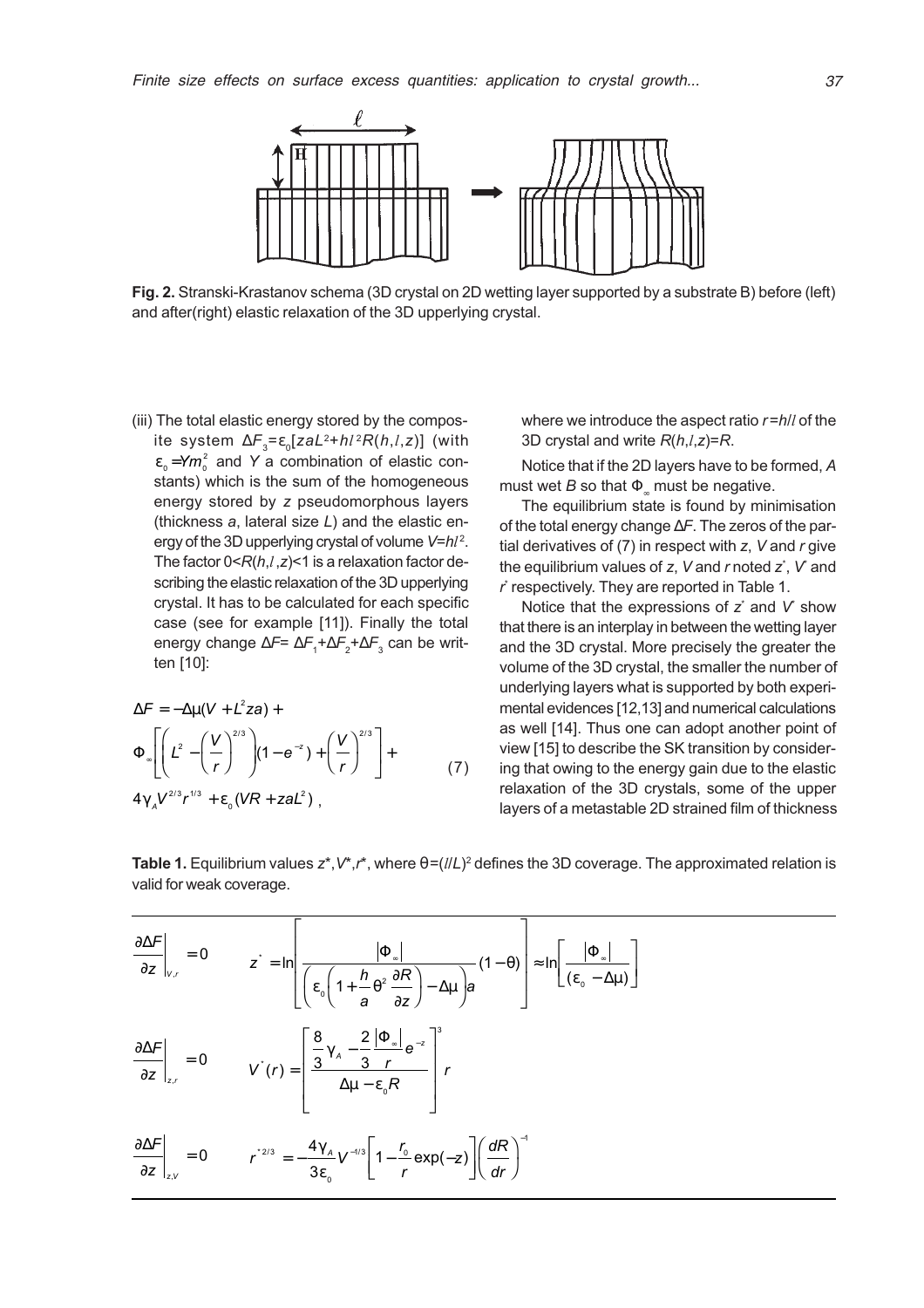z' can spontaneously transform into stable 3D islands supported by  $z < z'$  underlying layers. The free energy change ∆F' of this transition reads ∆F'=∆F(z,V)-∆F(z',V) that means for

$$
\Delta F' = -\varepsilon_0 V[1 - R(r)] +
$$
  
\n
$$
|\Phi_{\infty}| \left[ V - \left(\frac{V}{r}\right)^{2/3} \right] e^{-z/\zeta} + 4\gamma_A V^{2/3} r^{3/3}.
$$
 (8)

#### 3.2. Discussion

#### 3.2.1. Layer by layer growth

Here we are only concerned with Frank-van der Merwe growth that means  $\Phi \leq 0$  for having 2D condensation with  $V=0$  and thus  $\theta=0$  so that from Table

1 there is  $z^* = \ln \left| \frac{1 + z_0}{(\varepsilon_0 - \Delta \mu)} \right|$  $\left[\frac{\left|\Phi_{\infty}\right|}{\left(\varepsilon_{\circ}-\Delta\mu\right)}\right]$  $\overline{\phantom{a}}$  $\begin{array}{c} \end{array}$ P Φ ε<sub>0</sub> – Δμ . Since z must be

positive, the z layers can only exist for -∞<∆µ< $\epsilon_{_0}.$ Thus for having 2D growth, the supersaturation cannot overpass the bulk elastic energy density stored in the strained layers<sup>1</sup>. In Fig. 2 we plot the free energy density ∆*F*/L<sup>2</sup> as a function of *z* for different chemical potentials Δμ. ΔF/L<sup>2</sup> shows minima, at z=z້, for ∆μ<ε $_{0}$ . In this case since (∆*F/L*<sup>2</sup>)<sub>z\*</sub><0, 2D layers form spontaneously provided  $\Phi_{\infty}$ <0 that means each layer z is a 2D phase, built at a given undersaturation  $\Delta \mu_z$ = $\epsilon_{_0}$ -| $\Phi$ ֵ $/a$ | exp(-z). Up to saturation ∆µ=0 there builds up a finite number of layers  $z_{_0}$ =In(| $\Phi$   $_{\!\scriptscriptstyle \rm \sim}$ |/a $\epsilon_{_0}$ ) that only depends on the wetting over strain energy ratio |Φৣ|/a $\varepsilon_{\text{o}}$ =|2 $\gamma_{\text{\tiny A}}$ -β|/[Y $m_{\text{o}}^{\text{~2}}$ ]. This result is largely experimentally supported on very different pairs A/B: reversible multilayers adsorption measurements (for a review see [16])<sup>2</sup>.

However let us note that 2D growth may also take place at ∆μ>ε $_{\rm o}$ R. Indeed for ∆μ>ε $_{\rm o}$ R the two members ∆*F* (Eq. (7)) are negative so that ∆*F*/L<del>'</del> is always negative and is a decreasing function of the number of layers z. In these conditions each supplementary layer decreases ∆F but ∆F has no minimum so that the equilibrium layers number can no more be defined (see Fig. 3) so that we will call these conditions out of equilibrium conditions.



Fig. 3. a) Free energy change ∆F/L<sup>2</sup> for layer growth versus the number of wetting layers z for different chemical potentials ∆μ. Beyond ∆μ< $\epsilon_{_0}$  the curves no more exhibit a minimum excepted for z<sup>\*</sup>→∞. b) Number of equilibrium layers versus the chemical potential ∆μ. Beyond ∆μ= $\varepsilon_{_0}$ , z $^*$  tends towards infinity.

#### 3.2.2. 2D relayed by 3D growth

Since for SK transition,  $z^*$  and  $V$  must be positive, from Table 1, Stranski-Krastanov growth can only occur for:

$$
\varepsilon_{0}R<\Delta\mu<\varepsilon_{0},\qquad(9)
$$

that means in a finite domain of chemical potential ∆µ (excepted when elastic relaxation does not play so that  $R=1$ ). In Fig. 4 we schematically plot the number of 2D layers as a function of the chemical potential ∆µ. To each layer formation z $\dot{\,}$  corresponds a constant value of ∆μ given by ∆μ(z $^*$ )= $\epsilon_{_0}$ - $\mathrm{e}^{\text{-}z^*}$ | $\Phi$   $_{\!\scriptscriptstyle\rm \circ}$ |(1-θ) but 3D islands may appear as soon as ∆µ> $\epsilon_{\scriptscriptstyle{0}}R$ . The smallest volume reached by a 3D upperlying crystal can be obtained by injecting ∆μ= $\varepsilon_{_0}$  in the expression of  $V^*$  in Table 1. For a given aspect ratio  $r$ and for  $\Phi_{\infty} e^{-z} \rightarrow 0$  this minimum volume reads [10]:  $V_{min}^{\dagger}(r) = \left[ \left( 8 \gamma_A / 3 \right) / \varepsilon_0 (1 - R) \right]^3 r$  which becomes infinite when elastic relaxation is not considered !

The activation energy for Stranski-Krastanov transition  $\Delta F^{\dagger}(r)$  can thus be obtained by injecting the

 $^{\mathsf{1}}$ In absence of misfit ( $m_{\scriptscriptstyle 0}^{\mathsf{=}}$ O) the usual condition for 2D growth  $\Delta \mu$ <0 is recovered.

 $^2$ Let us note that for ∆μ=ε $_{\rm o}$ ,z $^*$  becomes infinite but the elastic energy stored diverges so that the system has to relax either by plastic deformation or islanding [10].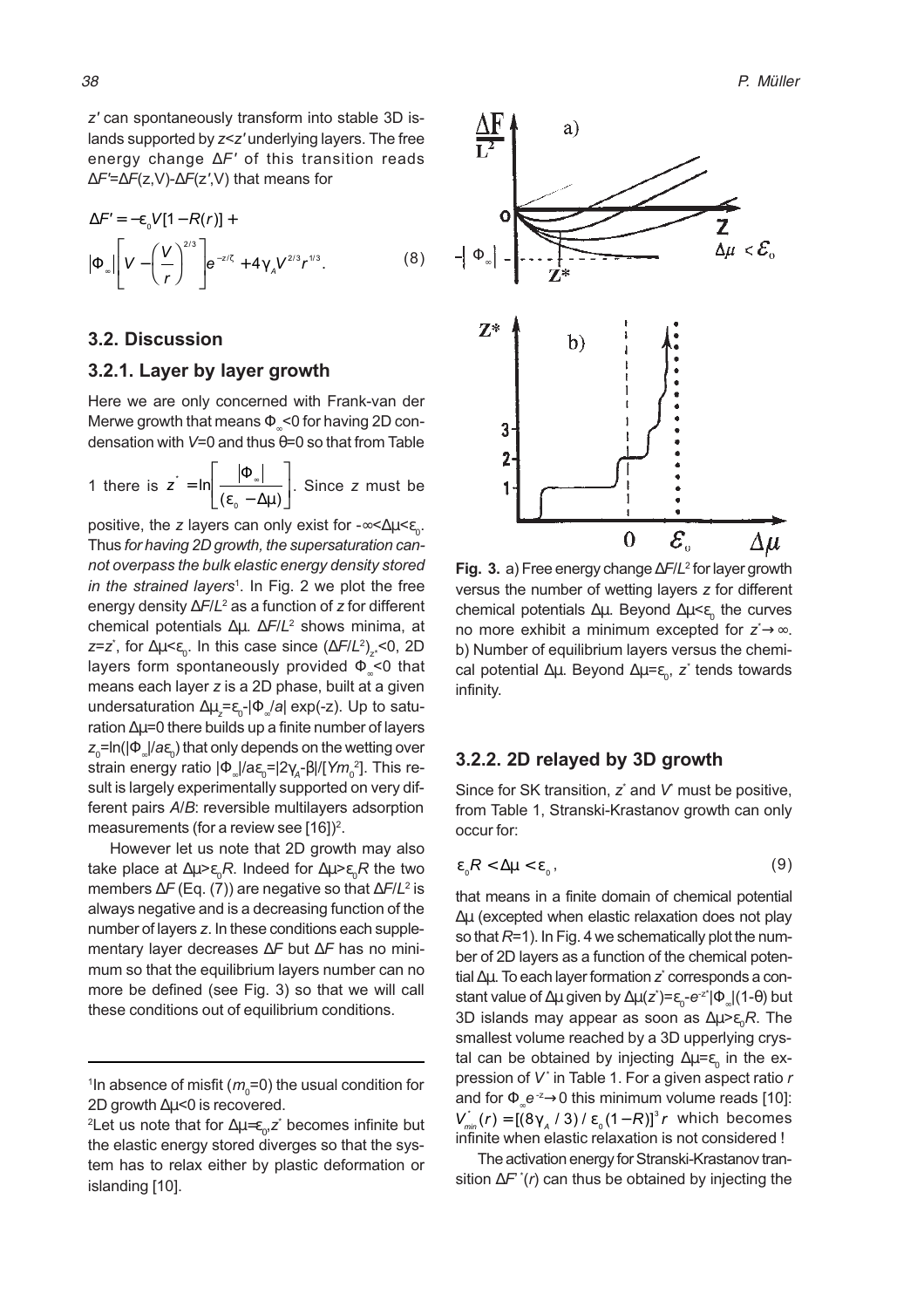

Fig. 4. Number of equilibrium layers  $z^*$  versus the chemical potential ∆µ in case of SK growth. For m≠0, 3D islands may appear as soon as  $\Delta \mu > \varepsilon_{0} R < \varepsilon_{0}.$ 

equilibrium values  $V$  and  $r$  of the Table 1 for  $\Phi_\text{\tiny R}{<}0$ in Eq. (8). For  $\Phi \in \mathbb{R}^2 \rightarrow 0$  it reads:

$$
\Delta F^{\prime} = \frac{((8/3)\gamma_A)^3}{(\Delta \mu - \epsilon_0 R)^3} r \left[ \frac{3}{2} \Delta \mu - \epsilon_0 \left( 1 + \frac{R}{2} \right) \right].
$$
 (10)

Since  $\epsilon_{0}R<\Delta\mu<\epsilon_{0}$ , the smaller value of the activation energy is reached for  $\Delta\mu$ = $\varepsilon_{_0}$ , that means for

$$
\Delta F''(r^*, z^*) = \frac{4}{3} \frac{(4\gamma_A)^3}{(3\epsilon_0)^2} \frac{r^*}{[1 - R]^2}
$$
 [10]. As usually

the activation barrier  $\Delta F''(r)$  is proportional to  $\gamma_A^3$ but  $\varepsilon_0^{-2}(1-R)^2 \propto m^{-4}(1-R)^{-2}$  obviously plays the role of a driving force. At the limit  $z \rightarrow \infty R$  can be analytically calculated [11] so that for Cu(111) where  $γ$ ≈1300 erg $\cdot$ cm $^{-2}$  and  $\varepsilon_0/m_0^2$ =2.3 $\cdot$ 10 $^{-12}$  erg $\cdot$ cm $^{-3}$  [17] the minimum value of ∆F\* reaches the values ∆*F`/kT*≈100 for *m*<sub>0</sub>=1%, ∆*F`/kT*≈30 for *m*<sub>0</sub>=2% but ∆*F`/kT*≈2 for  $m_{\text{o}}$ =8%) [10].

Thus, due to the upper limit of ∆µ the activation energy for nucleating the supported 3D crystal only catches reasonable values (a few kT) for sufficiently high misfit (|µ|>2%). However, since some cases of SK growth are well known for smaller misfit, some authors argue of the too high activation energy to consider that the SK growth is a pure matter of kinetics [18-21]. Nevertheless, electrochemical studies have clearly shown that SK growth can take place in near equilibrium conditions [22]. Some other authors try to find a mechanism by which the activation energy could be lowered. It could be classically the case of adsorption on the 3D facets which lowers γ', faceting of the instable 2D layers, or more exotic phenomena as sequential nucleation of islands and pits [23] somewhat similar to Asaro-Tiller-Grienfeld instability, and even the appearance of a liquid layer at the 2D/3D interface [24] !

However, in our opinion the activation energy of SK transition can be lowered if the 2D underlying layers do not grow in near equilibrium conditions. Indeed, we have seen in section 3.2.1 that 2D layers can grow even for  $\Delta \mu$ > $\varepsilon_o^{^{2D}}$  condition. In this case the growth can start by 2D growth at  $\Phi_{\infty}$  <0 so that each new 2D layer lowers the free energy change. One can no more define an equilibrium number of 2D layers (z<sup>∗</sup>→∞) but for high positive value of the supersaturation ∆µ the equilibrium volume of the 3D islands can become very small (a few atoms) so that the activation energy for the transition becomes negligible. The number of underlying layers thus should be fixed by kinetics and evaluated by the following procedure when the accessible SK activation energy is fixed to a certain amount of  $kT$ . Indeed, let us suppose that SK transition occurs when the activation energy ∆*F* =*nkT*. It is then formally possible to plot the abacus  $\Delta F(r^*, z)$  given by Eq. (10) as a function of z and thus to find the value of z for which ∆*F`=nkT* and thus for which SK transition starts. Thus, it is very important to be able to calculate the z dependence of the relaxation factor R that means the Green function describing the effect of a point force on a composite slab (z layers of material A on a semi infinite material B). Nevertheless, up to now and to the best of our knowledge such z dependence of relaxation factor R has not been calculated so that no predictions can be made for the moment. However, we believe that our proposition of non equilibrium 2D growth at ∆μ> $\varepsilon_0^{2D}$  but  $\Phi_\infty$ <0 followed by 3D growth near equilibrium conditions is a quite simple solution to obtain SK transition for very weak values of misfit.

## 4. APPLICATION TO SURFACE MELTING

Substrate S of material B now bears a lattice-mismatched composite material A of  $n_{\mathrm{s}}$  solid layers and  $n_{_{\!I}}$ liquid layers. The  $n_{_{\!S}}$  layers are in pseudomorphous contact and epitaxially stressed by S whereas its  $n$ , upper layers A are in the liquid state.

Our model of surface melting uses the notion of finite size surface and interfacial specific energies as justified by [25].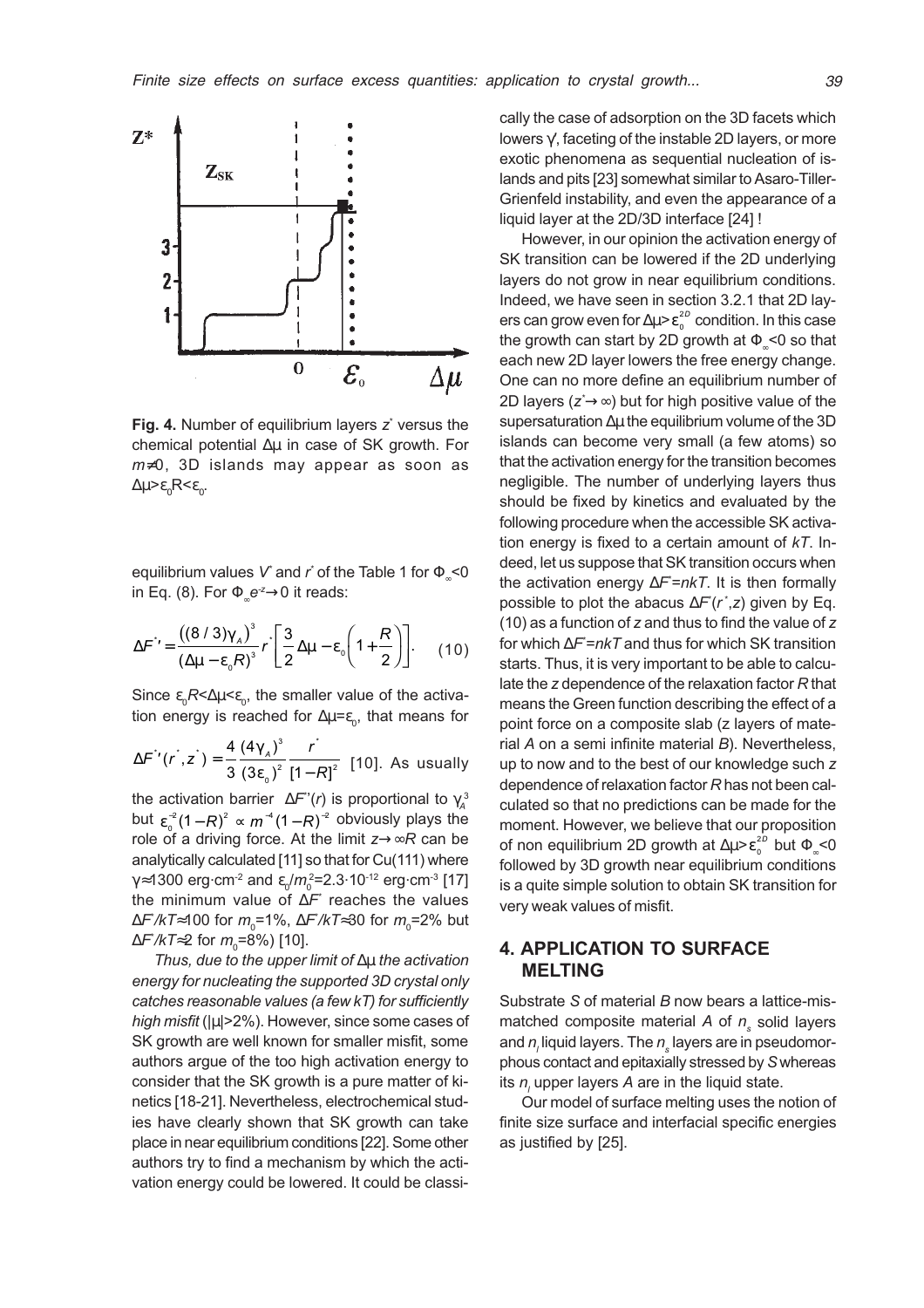

Fig. 5: Schematic drawing of surface induced melting of epitaxial layers. Substrate S of material B, deposited film (thickness  $n$ ) of material A with  $n_s$ solid layers and  $n_{\scriptscriptstyle \! f}$ = $n$ - $n_{\scriptscriptstyle \rm s}$  liquid layers.

#### 4.1. Free energy of the system

Our purpose being to seek for the equilibrium number of liquid layers as a function of temperature<sup>1</sup>, we have to minimise a thermodynamic potential of the composite system constituted of  $n$ = $n_{_{l}}$ + $n_{_{\rm s}}$  layers of A sitting on a semi-infinite substrate S (see Fig.5). We will note this system  $1/s/S$ . Therefore we have to minimise the Gibbs free energy per solid mole:  $G = N_{s} G^{s} + N_{l} G^{\prime} + G_{\textit{surf}}$  where  $G^{s}$  is the Gibbs free energy per solid mole (number  $N_{\tiny \rm s}$  per unit area),  $G^{\prime}$ the Gibbs energy per liquid mole (number  $\boldsymbol{N}_l$  per unit area). Taking into account the size effect via Eqs (4) and (5), the excess energy due to surface and interfaces  $G<sup>surf</sup>$  reads [4]:

$$
G^{surf}(n_{s},n_{i}) = N_{avo}[2\gamma_{s} + (2\gamma_{i} - \beta_{i/s})(1 - e^{-n_{i}/\zeta_{i}}) +
$$
  

$$
(2\gamma_{s} - \beta_{s/s})(1 - e^{-n_{s}/\zeta_{s}}) +
$$
  

$$
(2\beta_{i/s} - \beta_{i/s})e^{-n_{s}/\zeta_{s}}(1 - e^{-n_{i}/\zeta_{i}})].
$$

#### 4.2. Equilibrium conditions:

The equilibrium number of liquid layers can be obtained by the condition ∂G/∂N<sub>/</sub>l<sub>∧</sub>=0. For essentialness, we neglect the size differences of  $v^s$  and  $v^l$ and suppose ζ $_{s}$ =ζ $_{l}$ =ζ, so that  $\partial G/\partial N_{l}|_{\scriptscriptstyle{N}}$ =0 reads:

$$
\Delta U(T) - T\Delta S(T) - \frac{V^s E m^2}{1 - v} + N_{av} \frac{b^2}{\zeta} \left[ \Phi e^{-n/\zeta} - \Gamma e^{-n/\zeta} \right] = 0,
$$
\n(11)

 $^{\mathsf{i}}$ The melting point of S (  $\mathcal{T}_{\text{\tiny S}}$ ) is much higher that the melting point  $T_m$  of A so that experiments can be done around  $T_m$  without alteration of B and A.

where ∆*U=U<sup>∟</sup>U*s, ∆S=S<sup>≀</sup>-S<sup>s</sup> are the melting energy and entropy respectively and *Em*²/(1-ν) the density of elastic energy stored in the solid layers with  $E$ the Young modulus and ν the Poisson ratio. The constants  $\Phi$  and  $\Gamma$  read:

$$
\Phi = 2\gamma_{l} - \beta_{l/s} \equiv \gamma_{l} + \gamma_{ls} - \gamma_{s}, \qquad (12)
$$

$$
\Gamma = (2\gamma_s - \beta_{s/S}) + (\beta_{\scriptscriptstyle I/S} - \beta_{\scriptscriptstyle I/S}) \equiv \gamma_{ss} + \gamma_{\scriptscriptstyle Is} - \gamma_{\scriptscriptstyle IS}, (13)
$$

where all specific energies are those of the semiinfinite phases with planar surfaces  $\gamma_{_{i^{\prime}}} \, \gamma_{_{ij}}$  or  $\beta_{_{i^{\prime}j}}$  (we omit  $\infty$  subscript). According to the sign of the factors  $\Phi$  and  $\Gamma$  there follows two new premelting cases we analyse more clearly in the following discussion.

Since at the bulk melting point  $T_m$  (without stress) there is  $\Delta U_m(T_m)=T_m\Delta S_m(T_m)$ , neglecting the heat capacity change at constant pression  $\Delta C_m$  one has not too far from the melting point the linear dependence  $\Delta U(T)$ -T $\Delta S(T) \approx \Delta S_m(T_m)$  (T<sub>m</sub>-T) where  $\Delta S_m(\mathcal{T}_m)$  is the latent melting entropy at the melting point  $T_m$ . In the following we will note the melting latent entropy  $\Delta S_{m}$ . The equilibrium condition thus reads:

$$
T_m - T = -\frac{N_{\text{av}}b^2}{\Delta S_m \zeta} \Big[ \Phi e^{-n/\zeta} - \Gamma e^{-n_s/\zeta} \Big]
$$

with

$$
\mathcal{T}_m = \mathcal{T}_m - \frac{Em^2}{1 - v} \frac{V^s}{\Delta S_m},\tag{14}
$$

where  $T_m$  defines the melting point of the strained film. Indeed since  $\Delta S_m > 0$  an epitaxial coherent strained film melts at a lower temperature than a strain free film. This shift may be important since for typical values  $\Delta S_{m}$  = 2 cal·mole<sup>-1</sup>·deg<sup>-1</sup>,  $E$  = 10<sup>11</sup> erg $\cdot$ cm<sup>-3</sup>, v=1/3, V<sup>s</sup>= 20 cm<sup>3</sup> $\cdot$ mole<sup>-1</sup> the shift is 3.7, 15, 60 K for misfits of 1, 2 or 4 % respectively.

Finally for the easiness of the discussion let us consider the second derivative of  $G$  in respect to  $N$ , at constant T and N:

$$
\left. \frac{\partial^2 G}{\partial N_i^2} \right|_{T,N} = -\frac{N_{ab} b^2}{\zeta} \left[ \Phi e^{-n_i/\zeta} - \Gamma e^{-n/\zeta} e^{-n_i/\zeta} \right]. \tag{15}
$$

#### 4.3. Discussion

The condition Φ>0 being precluded for surface melting [26], two cases can be encountered according to the sign of Γ. Indeed according to the definition (13) Γ<0 may be written  $\gamma_i$ + $\gamma_{_{ls}}$ + $\gamma_{_{sS}}$ < $\gamma_i$ + $\gamma_{_{ls}}$  what means the  $1/s/S$  system is preferred to the  $1/s$  one.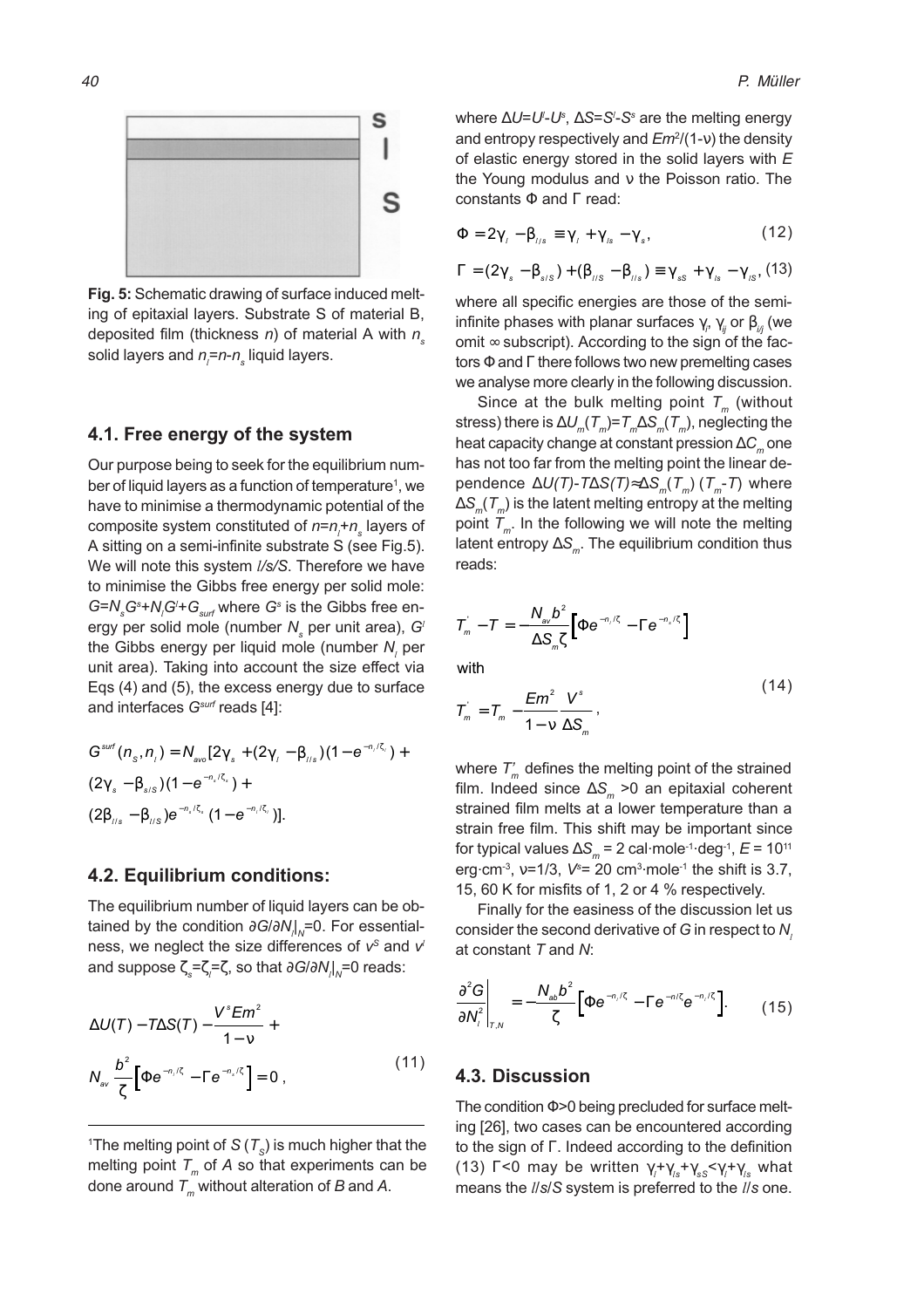Therefore if  $\Phi$ <0 and  $\Gamma$ <0 the interface  $\ell$ /s is pushed away from both the liquid surface and the substrate S. These two forces thus may balance each other. In the case Φ<0 and Γ>0 the two effective forces act in the same sense so that there is no more balance and the *l/s* interface must be attracted to the substrate S. We will see that the case  $\Phi$ <0 and Γ<0 leads to a continuous increase of the number of liquid layers with temperature, whereas in the case Φ<0 and Γ>0 some instability from continuous to discontinuous behaviour occurs.

## 4.3.1. Φ<0 and Γ<0: the surface induced continuous premelting and superheating

From (15) there is  $\left.\partial^2 G \, / \, \partial \mathcal{N}^2_{\cdot} \right|_{\tau, N} > 0$  for all values of  $n_{_{\!P}}$  so that in all the domain 0< $n_{_{\!P}}$ <  $n$ , there is continuous stable melting from the dry point  $\mathcal{T}_{\text{\tiny s}}$  (the temperature above which the first liquid layer forms) to  $\mathcal{T}_{\textit{l}}$  (the temperature where the last solid layer melts) defined by

$$
T_s = T_m + \frac{N_{\text{av}}}{\Delta S_m} \frac{b^2}{\zeta} \left[ \Phi - \Gamma e^{-n/\zeta} \right] < T_m
$$

and

$$
T_{l} = T_{m}^{'} + \frac{N_{av}}{\Delta S_{m}} \frac{b^{2}}{\zeta} \Big[ \Phi e^{-n/\zeta} - \Gamma \Big] > T_{m}^{'}.
$$
 (16)

So that for a thick enough film  $\mathcal{T}_{\mathrm{s}}$  depends only upon the wetting factor  $\Phi$ , whereas  $\mathcal{T}_{_{l}}$ only depends only upon Γ. The domain of continuous melting thus has to be called premelting when  $T < T<sub>m</sub>$  or overheating when  $T>T_{m}$ . This continuous melting at astride  $T_{m}$ can be explicitly calculated by solving the quadratic equation:

$$
\Phi e^{-2n_1/\zeta} + \frac{\Delta S_m \zeta}{N_{ab} b^2} (\overline{T}_m - \overline{T}) e^{-n_1/\zeta} - \Gamma e^{-n/\zeta} = 0. \quad (17)
$$

The result is given on Fig. 6 (the used data are given in the figure caption).

## 4.3.2. Φ<0 and Γ>0: the surface induced two stage premelting

In this case, it can be seen from (15) that  $\partial^2 \bm{G}$  /  $\partial \bm{N}_{\! \! \ell}^2 \big|_{\mathcal{T},N} > 0 \,$  may have positive or negative val-

ues according to the value of  $n_i^* = \frac{n}{2}$ l  $\int_{0}^{4} = \frac{n}{2} - \frac{\zeta}{2} \ln \left( \frac{\Gamma}{|\Phi|} \right)$  $\overline{\mathcal{L}}$ K  $\overline{\Phi}$  ),

where  $dn_{\scriptscriptstyle \perp}$  /  $dT \big|_{n_{\scriptscriptstyle \perp}} = \infty$  .



**Fig. 6.** Premelting  $n_i$  versus T. Four cases with the same wetting parameter Φ<0. (1) Usal premelting of a thick solid ( $n_{\rm s}$ =∞) reaching asymptotically  $\,$  the bulk melting point of the strained material. (2) premelting of thin solid film (*n* layers):  $Γ=0$ : same premelting curve as (1) but ending in  $n_{\scriptscriptstyle \! /}^{}$ = $n$ ; case Γ<0 *n*-finite, melting astride  $T<sub>m</sub>$  with its overheating zone  $T>T<sub>m</sub>$ ; Γ>0 *n*-finite, premelting going over continuously at  $\mathcal{T}^*\!\!\leq\!\! T_m'$ , followed by first order premelting at  $n \approx n/2$ . (Calculations have been performed for:  $n=8$ ,  $\dot{\Phi}$ = -50 erg·cm<sup>-2</sup>,  $\Gamma$ =-50, 0, +50 erg·cm<sup>-2</sup>.)

Let us describe the surface melting as a function of temperature that means for increasing number of liquid layers from 0<*n<sub>¦</sub><n*.

For 0< $n_{i}$ < $n_{i}$ , Eq. (17) with now Γ>0 has two solutions. A stable one  $\eta^{\textit{stable}}_{\scriptscriptstyle{I}}$  <  $\eta^{\ast}_{\scriptscriptstyle{I}}$  (corresponding to a minimum of G) where  $\left.\partial^2 G \, / \, \partial N^2_t\right|_{\tau, N} > 0$  and an unstable one  $n_{l}^{\textit{unst}}$ < $n_{l}^{\star}$  (corresponding to a maximum of G) where now  $\left.\partial^2 G \, / \, \partial N^2_t\right|_{\tau, \text{{\tiny $N$}}}\leq 0$  . These two solutions continuously meet at the temperature

$$
T^* = T_m - \frac{N_{ab}b^2}{\Delta S_m \zeta} 2\sqrt{|\Phi\Gamma|}e^{-n/2\zeta}
$$
 [4]. Since at this point

 $\left.\frac{\partial^2 G}{\partial N_i^2}\right|_{T,N} = 0$  any further increase of temperature produces an irreversible first order melting at  $T < T'_{\ldots}$ .

For  $n_{\scriptscriptstyle\!f}^{\scriptscriptstyle >}$ n $_{\scriptscriptstyle\!f}^{\scriptscriptstyle *}$  there is only a stable solution corresponding to a continuous premelting from  $\mathcal{T}_s$  to  $\mathcal{T}_l$  (see Fig. 5).

Therefore when Φ<0, Γ>0 there is a two stage premelting. The first stage roughly concerns half the film (0< $n_{_{l}}$ < $n_{_{l}}^{\ast}$ ) which continuously melt. The second stage ( $n_{\scriptscriptstyle \!f}$ > $n_{\scriptscriptstyle \!f}^*$ ) corresponds to a first order melting at  $T<sub>m</sub>$ . (see Fig. 6). Thus in a first stage the equilib